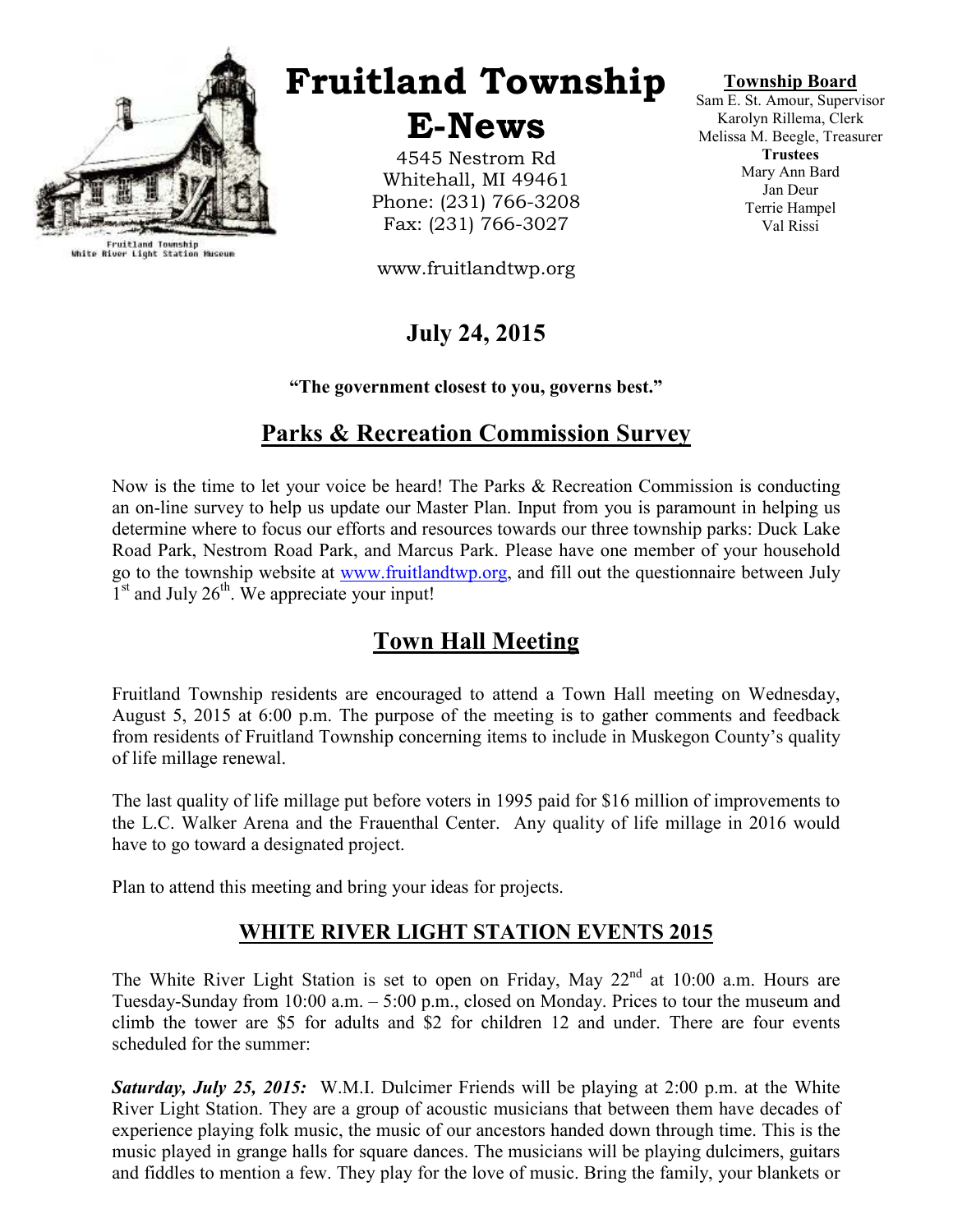lawn chairs and enjoy an afternoon of folk inspired music while visiting and exploring the White River Light Station. The museum and tower will also be open for the standard admission charge.

Thursday, August 6, 2015: "Ghosts of the American Road" at 7:00 p.m. "Ghosts of the American Road" is the latest brainchild from acclaimed songwriter Kevin Higgins and his talented musical partner, Barbara Malteze. Bring the family, your blankets or lawn chairs and enjoy an evening of music.

Friday, August 21, 2015: Yoga on the lawn provided by White River Yoga. Bring your yoga mats or large towels and water to drink and join SPLKA for yoga beginning at 9:30 a.m. In case a rain, we will have yoga on the lawn on August 28, 2015.

### 2015 Summer Taxes

The 2015 Summer Tax season is upon us. Tax bills were sent out Tuesday, June 30, 2015.

All payments must include the bottom portion of the tax bill in order to appropriately post payments to the correct parcel. Payments received without parcel numbers could result in processing delays. Make all checks payable to: FRUITLAND TOWNSHIP.

### Methods of Payment:

- Mail a personal check, money order, or cashiers check to 4545 Nestrom Rd., Whitehall MI 49461. We do NOT accept postdated checks.
- Night Deposit Box located at the Township Hall. Place payment and the bottom portion of the tax bill in an envelope and drop in our deposit box. No cash payments in the night deposit box!
- In person, at the Fruitland Township Hall, Monday-Friday. See hours and holiday closing dates below.
- Online, at www.fruitlandtwp.org. There will be an additional fee for this option.
- Partial payments will be accepted. Each payment amount will be spread equally to all levied taxes.

Note:

- NSF (non-sufficient funds) checks will result in the reversal of the original payment until a cash payment can be made and the NSF check fee will be charged at that time.
- If you request a receipt for payment, a self-addressed, stamped envelope **must** accompany payment.

### Payment Dates:

- Payments due to Fruitland Township, July 1, 2015 until September 14, 2015 without penalty. Postmarked payments and payments in the Night Deposit Box on September 14, 2015 will be accepted without penalty.
- Normal business hours:  $8:00$  a.m.  $-4:00$  p.m. Monday through Thursday.  $8:00$  a.m.  $-$ 12:00 p.m., Fridays.
- Closed Holidays: Independence Day (celebrated July 3, 2015) and Labor Day (celebrated September 7, 2015)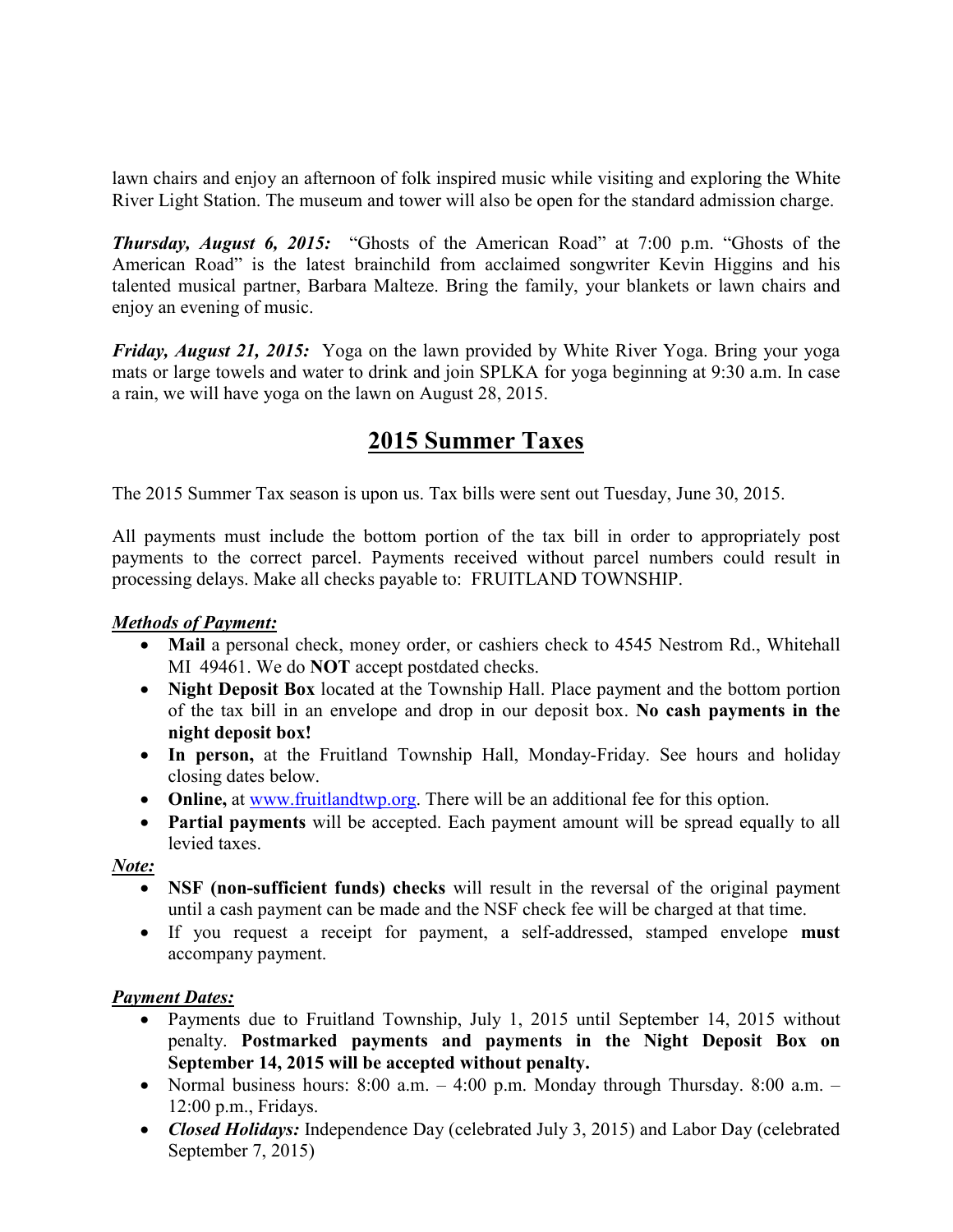• Payments made after September 14, 2015, will include a 1% penalty per month (as mandated by the State of Michigan) also an additional 3% if not paid by February 15, 2016. Call (231) 766-3208 for calculation before mailing.

#### Deferment of Summer Tax: Applications are available to qualifying individuals. All forms must be presented to Fruitland Township Treasurer NO LATER than September 14, 2015.

Melissa M. Beegle Fruitland Township Treasurer

## Information from the Clerk's Office

There is a special election scheduled for August 4, 2015 to renew a current millage for the Muskegon Central Dispatch 9-1-1.

Ballot language reads:

Shall the total constitutional tax rate limitation in the County of Muskegon be renewed the amount of up to .30 cents (\$.30) per one thousand dollars (\$1000) (.30 mill) against all taxable property in the County of Muskegon for a period of 7 years beginning with December 1, 2016 levy and ending with the December 1, 2022 levy so as to provide funding for the operation of the "9-1-1" Central Dispatch? If approved and levied in its entirety on December 1, 2016, this millage would raise an estimated \$1,250,000 in the first year.

If you would like to obtain an absentee ballot for this election, please contact either Clerk Rillema or Deputy Clerk Dion if you meet one of the following qualifications:

- I am 60 years of age or older.
- I expect to be absent from the community in which I am registered for the entire time the polls are open on Election Day.
- I am physically unable to attend the polls without the assistance of another.
- I cannot attend the polls because of the tenets of my religion.
- I have been appointed an election precinct inspector in a precinct other than the precinct where I reside.
- I cannot attend the polls because I am confined to jail awaiting arraignment or trial.

The Clerk's office can be reached at (231) 766-3208.

### ATTACHMENTS FROM OUTSIDE SOURCES

Attached below are flyers from various organizations with helpful information.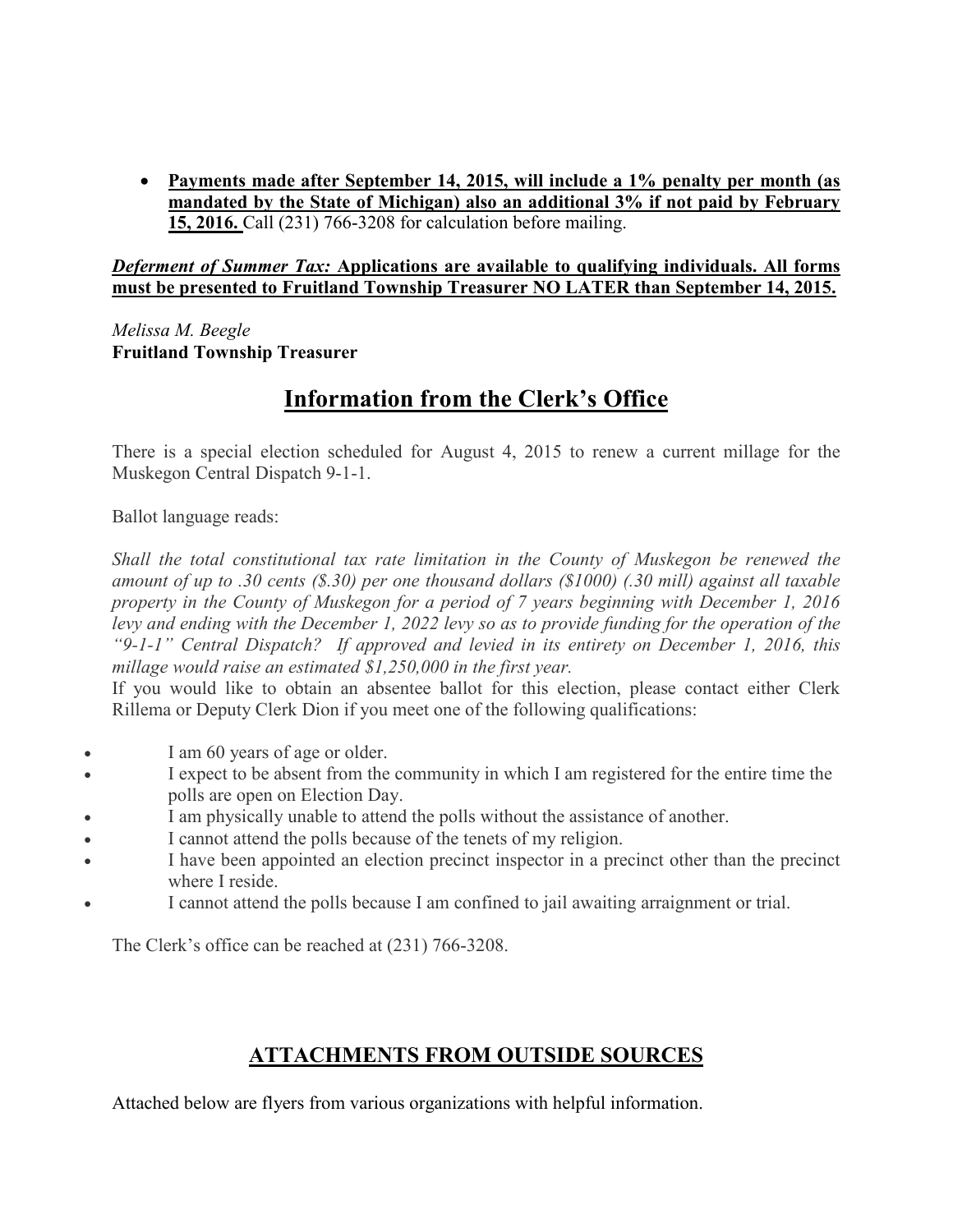

### Join us for the celebration!

### **Dedication Event: Anderson Woods Nature Preserve**

#### When:

Sunday, August 9, 2015 1:30 p.m.

#### Where:

Anderson Woods

Nature Preserve Located on Simonelli Road. between Bard Road and Duck Lake Road. A small parking area as well as street parking is available.

#### **RSVP:**

Contact Keri Amlotte at keri@naturenearby.org or 616-451-9476.

#### Featuring:

- A brief dedication program.
- Ribbon cutting for the Sandy Hansen Birding Trail.
- Hikes along the new trail system.
- Local artists with our Preserved! program

Light refreshments will be provided.



Seen here, construction of the Sandy Hansen Birding Trail is now underway! Come see the completed trail at the dedication on August 9.

#### About Anderson Woods Nature Preserve:

With a towering oak and white pine forest, interspersed with glades lush with blueberry and wintergreen, this is a peaceful refuge for people and wildlife alike.

With its proximity to the lakeshore, this is an important stopover habitat for migratory birds and supports resident birds that require large tracts of unbroken forest.

The new two-mile Sandy Hansen Birding Trail guides visitors through the dappled shade of the forest. The Land Conservancy has worked closely with Disability Network/West Michigan to design an accessible trail so that more people have the opportunity to enjoy the tranquility and beauty of a forested natural area.

The southern loop is fully accessible to wheelchairs and strollers, while the northern rustic loop offers opportunities to explore more secluded areas of the preserve. Birds, deer, turkeys, and other wildlife are often seen along the trail.

#### Thank you:

Anderson Woods Nature Preserve was made possible through the generosity of our members and the community. Major donors include: Judith Anderson, Hansen Family Foundation, Alcoa Foundation, Carls Foundation, James Hanna and Mary H. Murphy Land Fund of the Community Foundation for Muskegon County, Consumers Energy Foundation, and the J.A. Woollam Foundation.

Land Conservancy of West Michigan . Keeping nature nearby! 400 Ann Street NW, Suite 102, Grand Rapids, MI 49504 . 616-451-9476 . www.naturenearby.org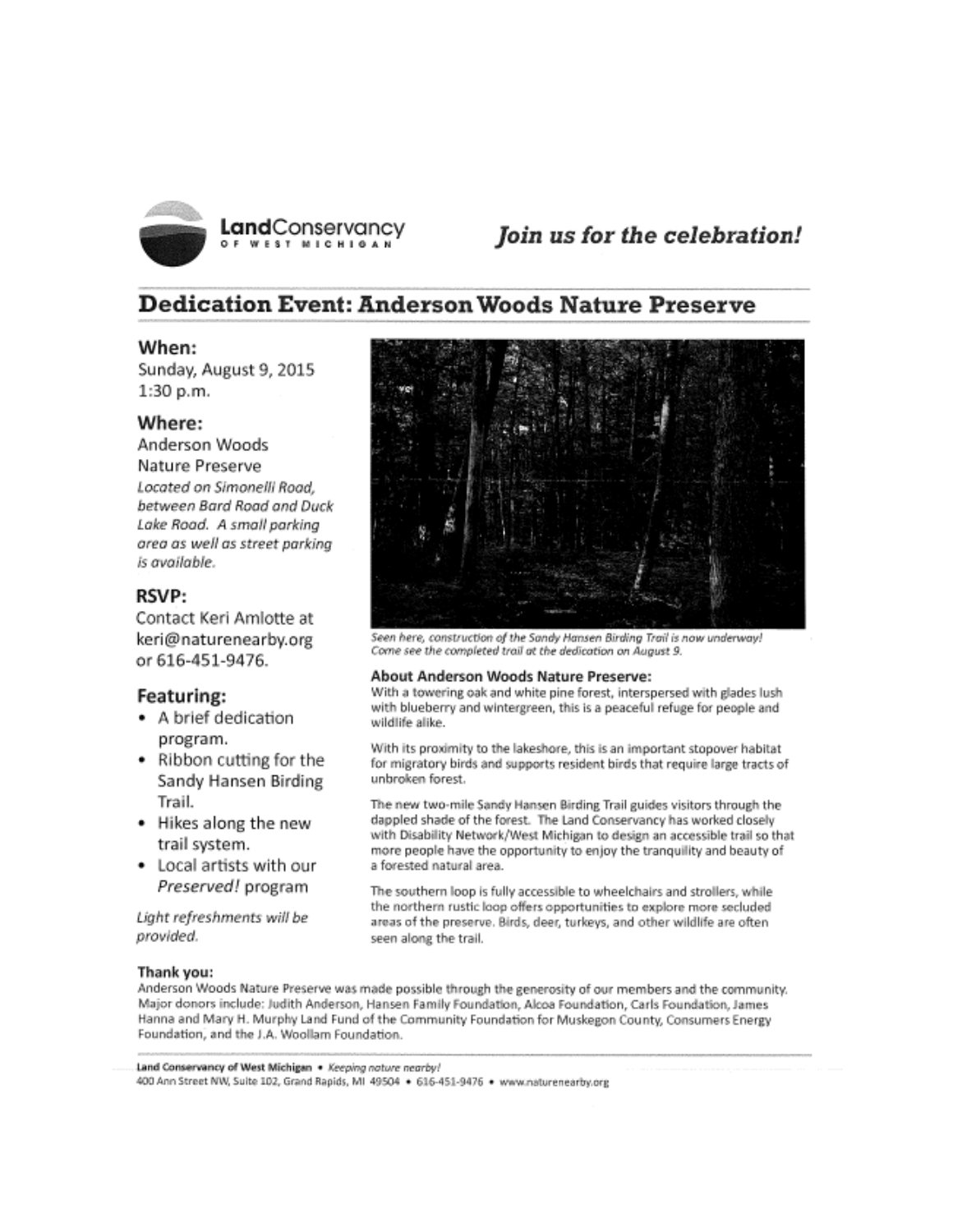

July 5, 2015

**FRUITLAND TOWNSHIP** Township Hall ATT: Sam St. Amour, Supervisor 4545 Nestrom Road Whitehall, MI 49461

#### **Board of Directors**

Lynn Jazdzyk, Chair Territory Recreaentative Nobel Biocare Dental Implants

Cathy Brubaker-Clarke, Vice Chair Director, Community & Economic Development City of Muskegan

Connie Karry, Treasure Controller, Cameron Dyna-Torque

Rita Higgins,

Secretary<br>Retired, Merketing & **Public Relations** Director, Learning to Give Project, Council of Michigan Foundations

John Karafa Attorney, McCroskey Law

**Amy Rollston** Director of Human Resources. Kent County

**Mitzi Tavior** Owner, Not So Basic Training

**Executive Director Lana Carson** 

Dear Mr. St. Amour,

I am writing to you as the Treasurer and founder of Pound Buddies. In a collaborative effort, we founded Pound Buddies Animal Shelter & Adoption Center thirteen years ago to actively respond to the needs of Muskegon County's stray, abused and homeless animals. The services that we provide are not just for the health and safety of animals in need, but also for the health and safety of the residents of our Muskegon County communities. I am writing to request your support and partnership in the vital work that we do throughout the County of Muskegon, including Fruitland Township.

As you may know, Pound Buddies is our community animal shelter. It is the hub for all stray and owner-surrendered cats and dogs in Muskegon County. Here are some important timelines about our organization:

- 1998: a small group of people began volunteering at what was then called Animal Control.
- 2002: Pound Buddies 501(c)(3) status was obtained as "Volunteers for Muskegon County Animal Control" (dba Pound Buddies).
- 2003: The Health Department invited Pound Buddies to take over the adoption process and the name changed from Animal Control to Vector Control. Because most of us had full-time jobs, we went to the Shelter after hours, at lunch or on the weekends to show dogs and process applications. We also took over the responsibility of caring for the dogs on weekends and holidays.
- 2006: Our campaign to replace the gas chamber with lethal injection was successful.
- 2010: The Health Department decided to accept bids from outside sources to take care of the animals. Pound Buddies was awarded the contract and took over operations at the Shelter.
- 2010: Pound Buddies began accepting cats at the shelter. As Vector Control, cats ٠ were not accepted at the shelter since 1998. Stray cats are a serious health and safety issue for Muskegon County.

When we began, over 2,500 dogs were being euthanized each year. We have been working diligently to decrease the intake numbers through education and working to reunite pets with their owners. We have also obtained over \$100,000 in grants for essential spay and neuter programs. Through all of our efforts over the years, we have reduced the euthanasia rate by more than 75%.

#### **Putting People and Pets Together**

1300 E. Keating Avenue, Muskegon MI 49442 · (231) 724-6500 · www.poundbuddies.org

"The areatness of a society and its moral progress can be judged by the way it treats its animals." -Mahatma Gandhi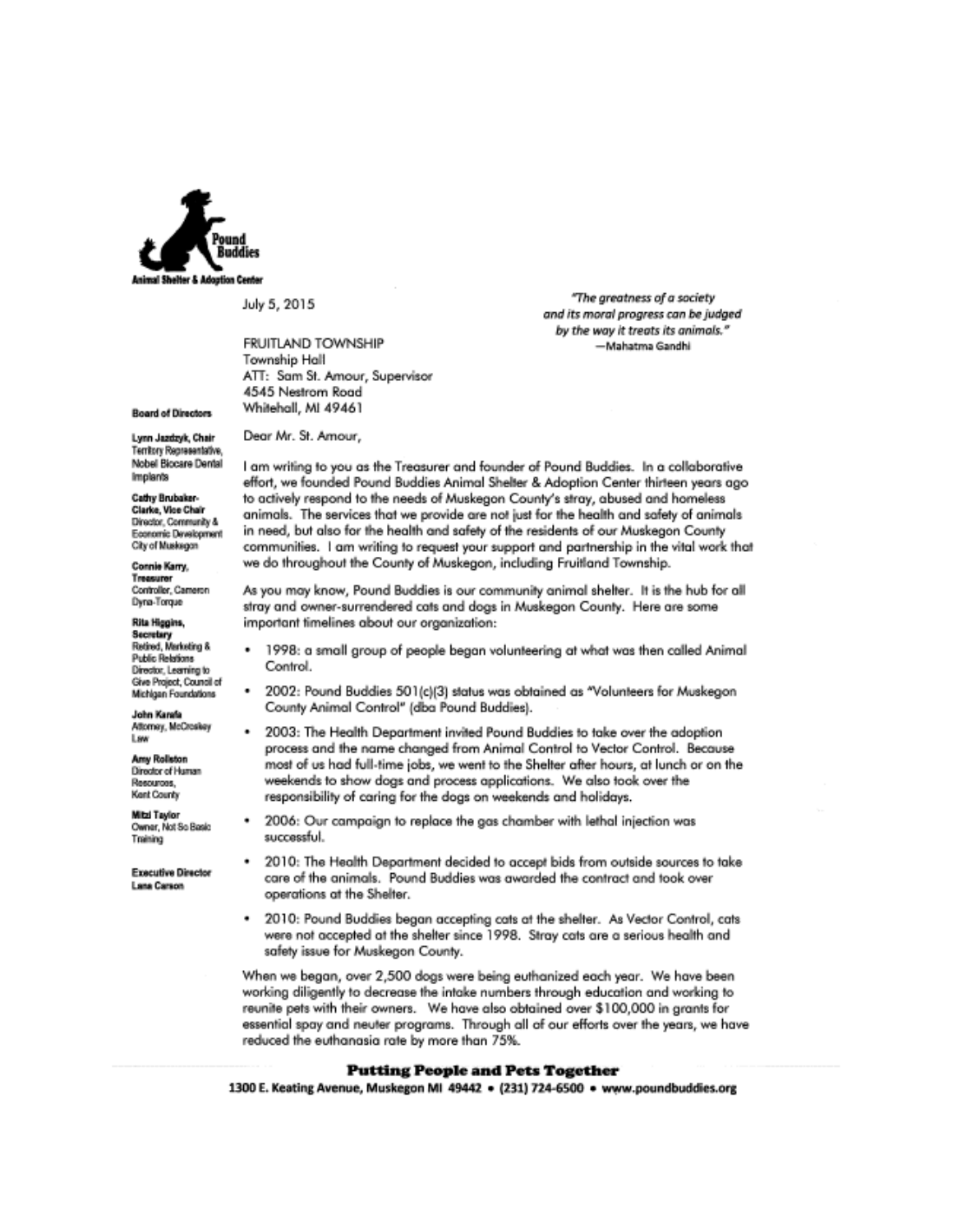Approximately 30% of our operating costs are covered by our contract with Muskegon County. The rest of our expenses are subsidized through grants, donations, and adoption fees. At least one municipality has already committed to partner with us and has allocated funds for their 2015-2016 budget. In order to help us to continue our successful efforts, and to do even more within our community, please consider partnering with us, as well, and providing assistance to Pound Buddies through your jurisdiction. Thank you for sharing our letter with your Board of Trustees.

Best regards,

Conai Kany

Connie Karry, Treasurer & Founder Phone: (231) 767-0921 Email: connie@poundbuddies.org

### SUSTAINABILITY

Sustainability comes in many shapes and sizes; it can be anything from teaching children how to read or planting a garden, to companies choosing to use recycled materials to create their product or using only renewable energy. In all respects, sustainability is a conscious effort that focuses on maintaining resources of today without compromising the availability of future resources to help empower future community success. With this goal in mind, Muskegon County government is making that conscious effort by developing a Sustainability Plan with funding from MDEQ's Pollution Prevention grant. This plan will outline goals based on social equity, environmental integrity and economic prosperity to help guide Muskegon County government's future endeavors. More details of the Sustainability Plan will be forthcoming-keep a lookout at www.co.muskegon.us/sustainability! To learn more about Muskegon County's sustainability efforts and see how we measure up to the rest, visit www.muskegonasc.org at the Prosperity Index tab. Let's make the effort to empower our community's successtogether!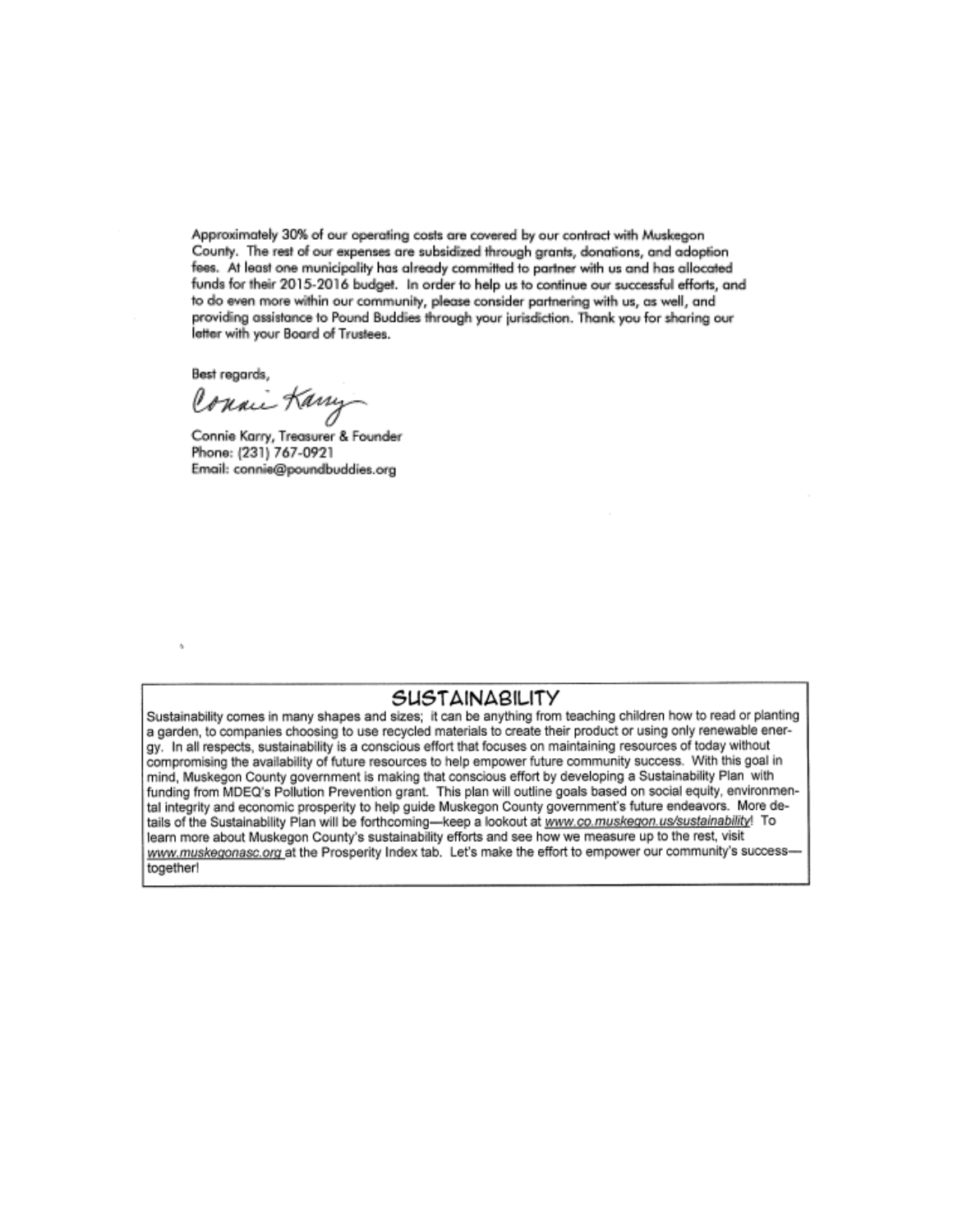

### ANNUAL WATER OUALITY REPORT Muskegon County Northside Water System

Serving the Townships of Dalton, Fruitland, Laketon and Muskegon Charter

Muskegon County Department of Public Works Phone (231) 724-6411 FAX (231) 724-6118

#### *SYSTEM* **OVERVIEW**

The Muskegon Water Filtration Plant is a conventional water treatment plant with a capacity of 40 million gallons per day. Customers include not only the City of Muskegon, but also Muskegon Township, North Muskegon, Roosevelt Park and the County Northside system.

Your water comes from Lake Michigan. The state performed an assessment of our source water in 2003 to determine the susceptibility or the relative potential of contamination. The susceptibility rating is on a six-tiered scale from very low to high based primarily on geologic sensitivity, water chemistry and contaminant sources. The susceptibility of our source water is moderately high.

## **Water Quality Exceeds Mark!**

Dear Customer,

This report contains a summary of the quality of the water provided to you during 2014 and details where our water comes from, what it contains, and the risks our water testing and

treatment are designed to prevent. Muskegon **Water Filtration Plant** technicians are committed to providing you with the safest and most

supply. In-

formed con-

reliable water

sumers are our best allies in maintaining safe drinking water.

Our state certified lab runs over 8,000 tests a year and include collecting water samples at various stages of the treatment process as well as throughout the distribution system. These samples are analyzed for many different chemical and microbiological parameters. Our sophisticated lab equipment can detect substances at very minute levels. Drinking water, including bottled water, may reasonably be expected to contain at least small amounts of some contaminants. The presence of contaminants does not necessarily indicate our water poses a health risk





Muskegon Water Plant treated over 2.7 billion gallons of water in 2014.

**Customer Views** 

Welcome!

: GET INVOLVED !

Meetings that deal with decisions about our source water are conducted through the Muskegon Conservation District at 773-0008

Consult the Web site at www.shorelinecity.com or contact the treatment plant at 724-4106

For further information, see U.S.Environmental Protection Agency (EPA) water information at www.epa.gov/safewater

### Is a water treatment device needed for my home?

The water we deliver to our customers is safe to drink as determined by federal and state drinking water standards. We caution those who choose to use treatment devices in their homes to maintain them in accordance with the manufacturer's recommendations. A poorly maintained treatment system can become a breeding ground for bacteria.

#### **LEAKS**

Leaks are expensive! If we suspect a leak in your water service, we will notify you in writing and possibly make a site visit. Please, for your benefit, do not ignore leak notices.

### You Can Help!

DON'T POUR pstroleum based oils, paints, solvents, wood or bug killers, undiluted industrial strength cleaning products DOWN THE DRAIN.

Take all hazardous chemicals to a hazardous waste collection site for aroner disposal. Contact our office for details at 724-6001. Use environmentally friendly shampoos and detergents; (look for low phosphate or phosphate-free products). Use natural gardening techniques to evoid over-use of pesticides and fertilizers which may run off into streams and lakes.

For more information, contact Greg Leverence, Household Hazardous Waste coordinator at 724-6001.